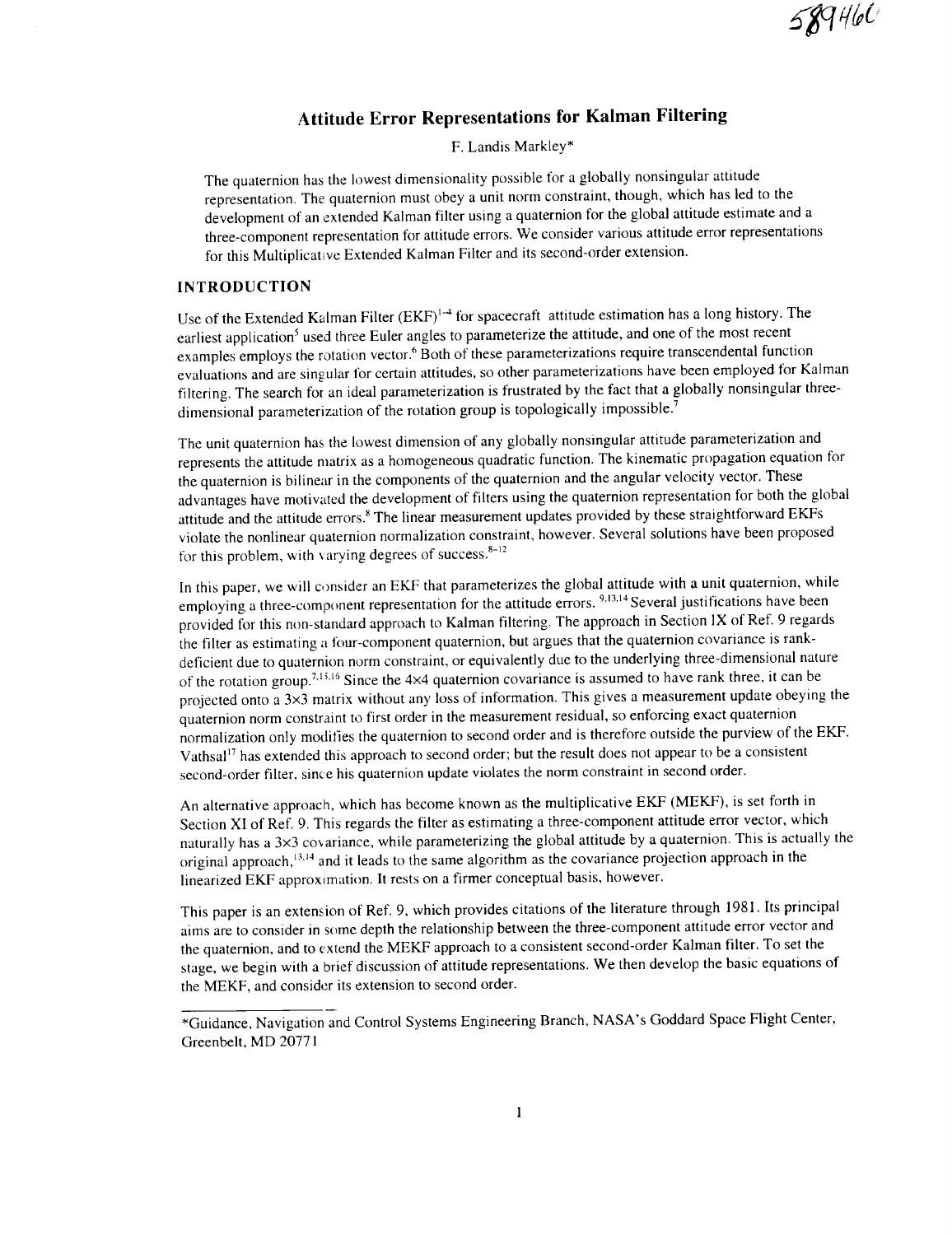# **ATTITUDE PARAMETERIZATIONS**

Good reviews of **attitude** representations are **available.18'19** We provide a brief discussion to establish conventions and notation for the representations of interest to this paper. We regard the 3x3 orthogonal attitude matrix, or direction cosine matrix as the most fundamental representation of the attitude.

#### **Rotation Vector**

Euler's Theorem<sup>20</sup> states that the most general motion of a rigid body with one point fixed is a rotation by an angle  $\phi$  about some axis. We specify the axis by a unit vector e and combine the axis and angle into a rotation vector  $\phi = \phi e$ . The attitude matrix as a function of  $\phi$  is

$$
A(\phi) = I_{\gamma \times 3} - (\sin \phi / \phi) [\phi \times ] + [(1 - \cos \phi) / \phi^2] [\phi \times ]^2,
$$
 (1)

where the  $3 \times 3$  identity matrix is denoted by  $I_{3\times 3}$  and the cross product matrix is

$$
\begin{bmatrix} \mathbf{q} \times \end{bmatrix} = \begin{bmatrix} 0 & -q_3 & q_2 \\ q_3 & 0 & -q_1 \\ -q_2 & q_1 & 0 \end{bmatrix} . \tag{2}
$$

Equation (1) and the kinematic equation for the rotation vector are transcendental and ill behaved, though finite, for zero rotation angle. All rotations can be mapped to points inside and on the surface of a sphere of radius  $\pi$  in rotation vector space, where points at opposite ends of a diameter represent the same rotation; but the rotation vector may jump from one end of a diameter to the other as the attitude varies smoothly. These jumps can be postponed by expanding the representation to a sphere of radius  $2\pi$ , but they cannot be avoided entirely, since the kinematic equation for the rotation vector is singular for  $\phi = 2\pi$ . These characteristics limit the usefulness of the rotation vector as a global attitude representation.

#### **Quaternions**

A unit quaternion representing spacecraft attitude has a three-vector part and a scalar part, which are related to the axis and angle of rotation by

$$
q = \begin{bmatrix} q_V \\ q_4 \end{bmatrix} = \begin{bmatrix} \mathbf{q} \\ q_4 \end{bmatrix} = \begin{bmatrix} \mathbf{e} \sin(\phi/2) \\ \cos(\phi/2) \end{bmatrix},
$$
 (3)

and obey the unit length constraint

$$
|q|^2 \equiv |\mathbf{q}|^2 + q_4^2 = 1.
$$
 (4)

The four components of *q* are the Euler symmetric parameters or the Euler-Rodrigues parameters, which first appeared in a paper by Euler<sup>21</sup> and in unpublished notes by Gauss.<sup>22</sup> Rodrigues' classic paper of 1840 first demonstrated their general usefulness.<sup>23</sup> Hamilton introduced the quaternion as an abstract mathematical object in  $1844<sup>24</sup>$  but there is some question as to whether he correctly understood its relation to rotations.<sup>25</sup>

Unit quaternions reside on the three-dimensional sphere \$3 embedded in four-dimensional Euclidean space E4. The attitude matrix a homogeneous quadratic function of the components of a unit quaternion;

$$
A(q) = (q_4^2 - |\mathbf{q}|^2) I_{3 \times 3} - 2q_4 [\mathbf{q} \times ] + 2\mathbf{q} \mathbf{q}^T.
$$
 (5)

The quaternion representation is 2-1 because Eq. (5) shows that  $q$  and  $-q$  represent the same rotation matrix. The quaternion is an ideal global attitude representation, since it varies continuously over \$3 as the attitude changes, avoiding the jumps required by some three-dimensional parameterizations. It is customary to restrict a quaternion representing an attitude error to the hemisphere of S3 with  $q_4$  > 0, however.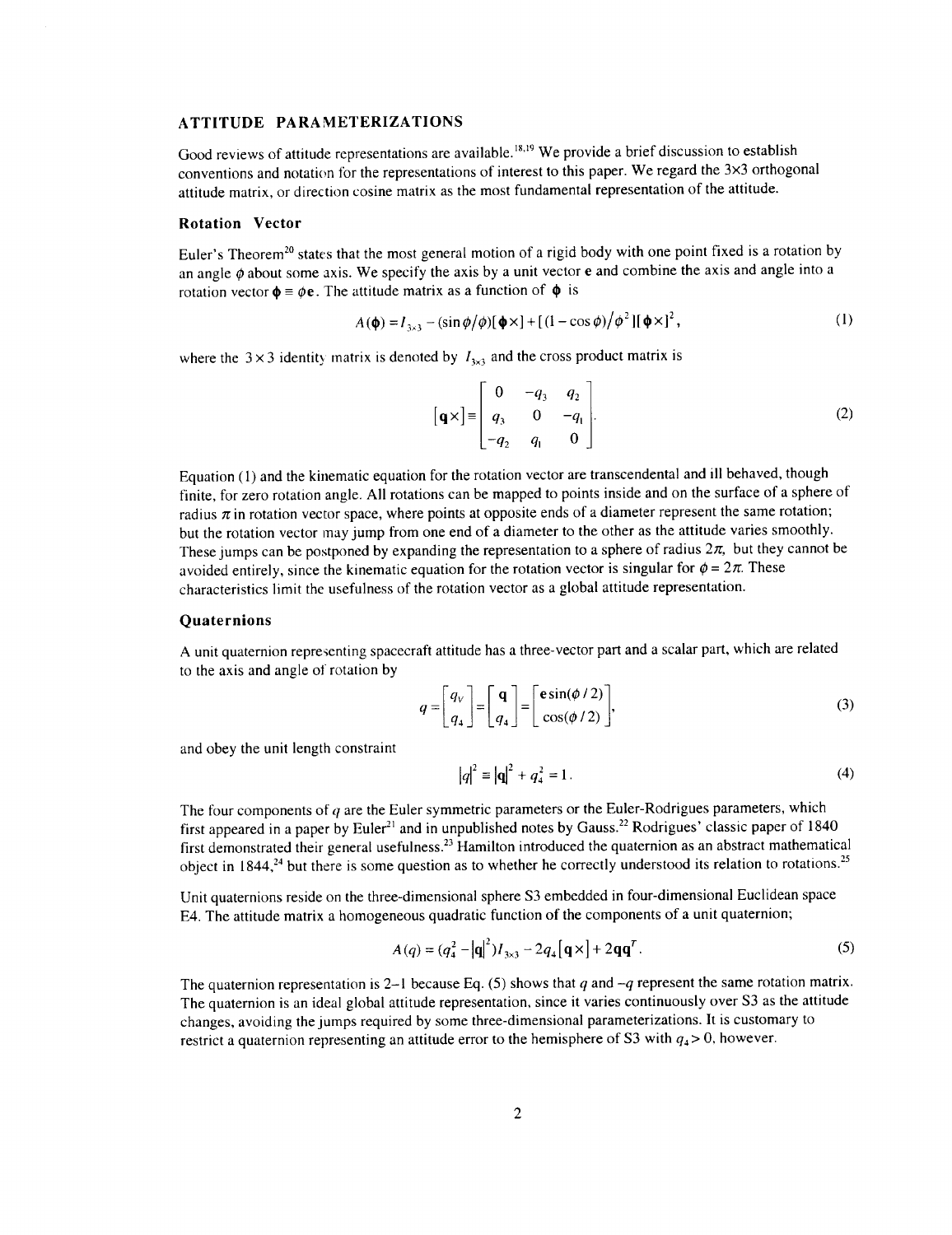We follow Ref. 19 in writing the quaternion product as

$$
p \otimes q \equiv \begin{bmatrix} p_4 \mathbf{q} + q_4 \mathbf{p} - \mathbf{p} \times \mathbf{q} \\ p_4 q_4 - \mathbf{p} \cdot \mathbf{q} \end{bmatrix} . \tag{6}
$$

This differs from the historical multiplication convention,<sup>18,24</sup> denoted by  $q p$  without an infix operator, by the sign of the cross product in the vector part. The two products are related by  $p \otimes q = qp$ . The convention adopted here has the useful property that

$$
A(p)A(q) = A(p \otimes q), \tag{7}
$$

as contrasted with  $A(p)A(q) = A(qp)$ . Equation (7) means that the rotation group and the quaternion group are almost isomorphic, the qualifier "almost" owing to the 2-1 nature of the mapping.<sup>16</sup> We use an overbar to denote the quaternion representation of a three-vector.

$$
\overline{\mathbf{v}} \equiv \begin{bmatrix} \mathbf{v} \\ \mathbf{0} \end{bmatrix} . \tag{8}
$$

With this convention, the kinematic equation for the quaternion can be written in the alternative forms

$$
\dot{q} = \frac{1}{2}\overline{\omega} \otimes q = \frac{1}{2}\Omega(\omega) q, \qquad (9)
$$

where  $\omega$  is the angular velocity vector, and the skew-symmetric  $4 \times 4$  matrix  $\Omega(\omega)$  is defined by

$$
\Omega(\mathbf{\omega}) \equiv \begin{bmatrix} -[\mathbf{\omega} \times] & \mathbf{\omega} \\ -\mathbf{\omega}^T & 0 \end{bmatrix} .
$$
 (10)

The skew-symmetry of  $\Omega(\omega)$  preserves the normalization of *q*, but this normalization may be lost due to computational errors. If so, it can be restored trivially by  $q = q/|q|$ .

#### **Gibbs Vector** or **Rodrigues Parameters**

The three Rodrigues parameters are defined by $^{23}$ 

$$
\mathbf{g} = \frac{\mathbf{q}}{q_4} = \frac{\mathbf{e}\sin(\phi/2)}{\cos(\phi/2)} = \mathbf{e}\tan(\phi/2). \tag{11}
$$

Gibbs arrayed them in a *vector semitangent of version;* it is little wonder that we now **call** it the Gibbs vector.<sup>26</sup> The Gibbs vector can be regarded as a gnomonic projecton of the S3 quaternion space onto threedimensional Euclidean g space, as shown in Fig. 1. This is a 2-1 mapping of \$3, with *q* and -q mapping to the same point. Since  $q$  and  $-q$  represent the same rotation, the Gibbs vector parameterization is a  $1-1$ representation of the rotations onto E3. The Gibbs vector is infinite for  $180^\circ$  rotations (the  $q_4 = 0$  equator of \$3), which is undesirable for a global representation of rotations. The attitude matrix has the Gibbs vector representation

$$
A(\mathbf{g}) = I_{3\times 3} - 2(1 + g^{2})^{-1} \{ [\mathbf{g} \times ] - [\mathbf{g} \times ]^{2} \},
$$
 (12)

where italics are used to denote the magnitude of any three-vector other than the vector part of a quaternion.

#### **Modified Rodrigues Parameters**

These parameters were introduced by Wiener:<sup>27</sup>

$$
\mathbf{p} \equiv \frac{\mathbf{q}}{1 + q_4} = \frac{\mathbf{e} \sin(\phi/2)}{1 + \cos(\phi/2)} = \mathbf{e} \tan(\phi/4),
$$
 (13)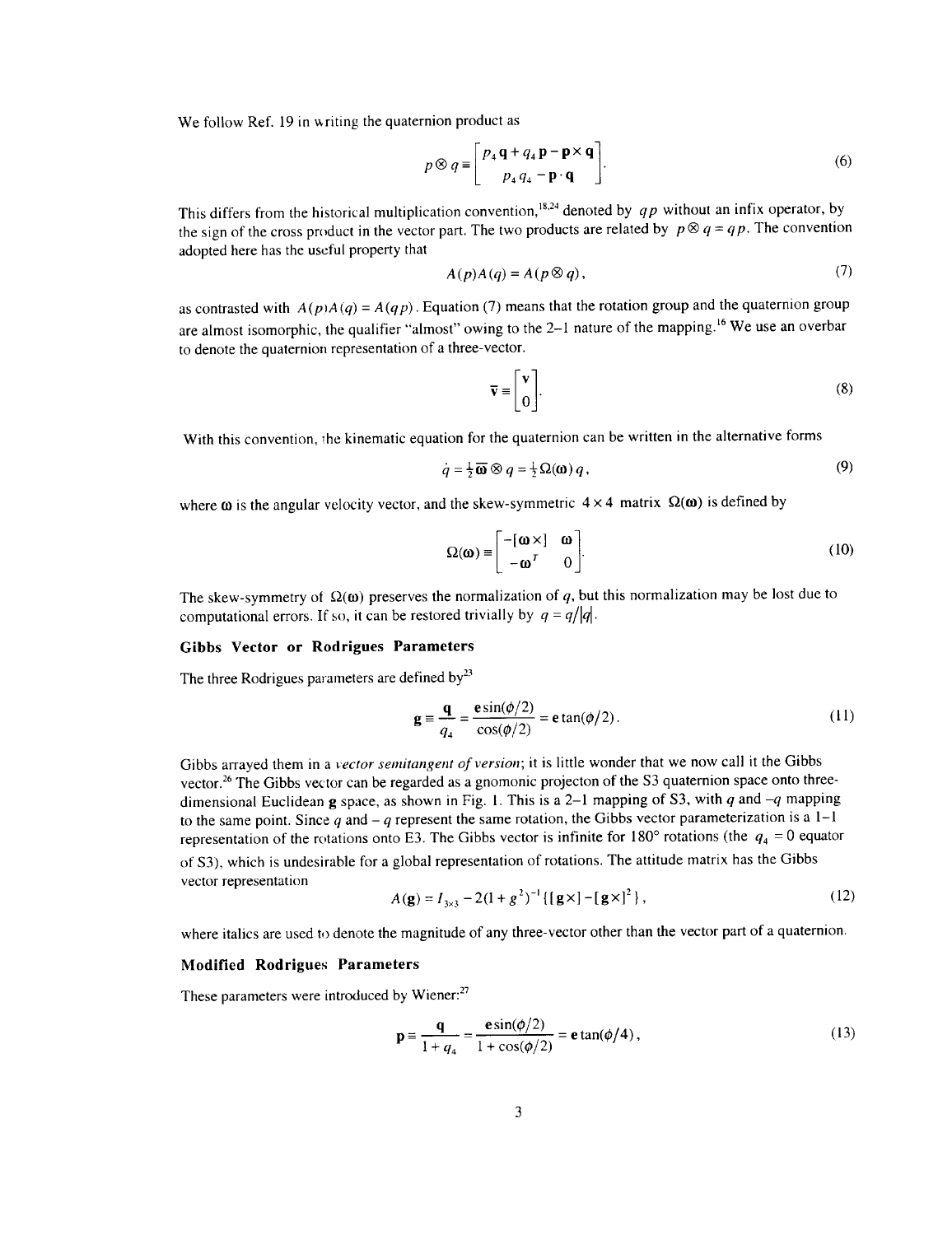and represent the attitude matrix by

$$
A(\mathbf{p}) = I_{3\times 3} - 4(1 + p^2)^{-2} \{ (1 - p^2) [\mathbf{p} \times ] - 2[\mathbf{p} \times ]^2 \}.
$$
 (14)

Marandi and Modi<sup>28</sup> pointed out that the Modified Rodrigues Parameters can be viewed as a stereographic projection of S3 quaternion space, as shown in Fig. 2. One hemisphere of S3 projects to the interior of the unit sphere in three-dimensional p space, and the other hemisphere of S3 projects to the exterior of the unit p-sphere. All rotations can be represented by Modified Rodrigues Parameters inside and on the surface of the unit ball. If we extend the representation to all Euclidean p space, we have a 2-1 parameterization with p and  $-p/p^2$  representing the same rotation. This parameterization shares many characteristics with the rotation vector parameterization, including the need for discrete jumps, but avoids transcendental functions.



Figure L. Gibbs Vector as a Gnomonic Projection

Figure 2. Modified Rodrigues Parameters as a Stereographic Projection

### **MULTIPLICATIVE EXTENDED KALMAN FILTER**

The MEKF represents the true nonlinear state as the quaternion product

$$
q(t) = \delta q(\mathbf{a}(t)) \otimes q_{ref}(t),
$$
\n(15)

where  $q_{ref}(t)$  is some unit reference quaternion and  $\delta q(\mathbf{a}(t))$  is a unit quaternion representing the rotation from  $q_{ref}(t)$  to the true attitude parameterized by  $q(t)$ . We parameterize  $\delta q(\mathbf{a}(t))$  by a three-vector  $\mathbf{a}(t)$  of attitude errors in the spacecraft body frame. The two attitude representations  $a(t)$  and  $q_{ref}(t)$  in Eq. (15) are clearly redundant. The MEKF computes an unconstrained estimate of the three-component  $a(t)$  while using the four-component  $q_{\text{ref}}(t)$  to provide a globally nonsingular attitude representation. An alternative formulation, which has some advantages, reverses the order of multiplication in Eq. (15) so that  $a(t)$ represents the attitude errors in the inertial reference frame rather than the errors in the body frame. *29*

Given an estimate of the error vector  $\hat{a}(t)$ , the best estimate of the attitude quaternion is

$$
\hat{q}(t) \equiv \delta q(\hat{\mathbf{a}}(t)) \otimes q_{ref}(t), \qquad (16)
$$

which is a unit quaternion. We remove the redundancy in the attitude representation by choosing the reference quaternion  $q_{ref}(t)$  so that the expectation value  $\hat{a}(t)$  is identically zero when all available dynamic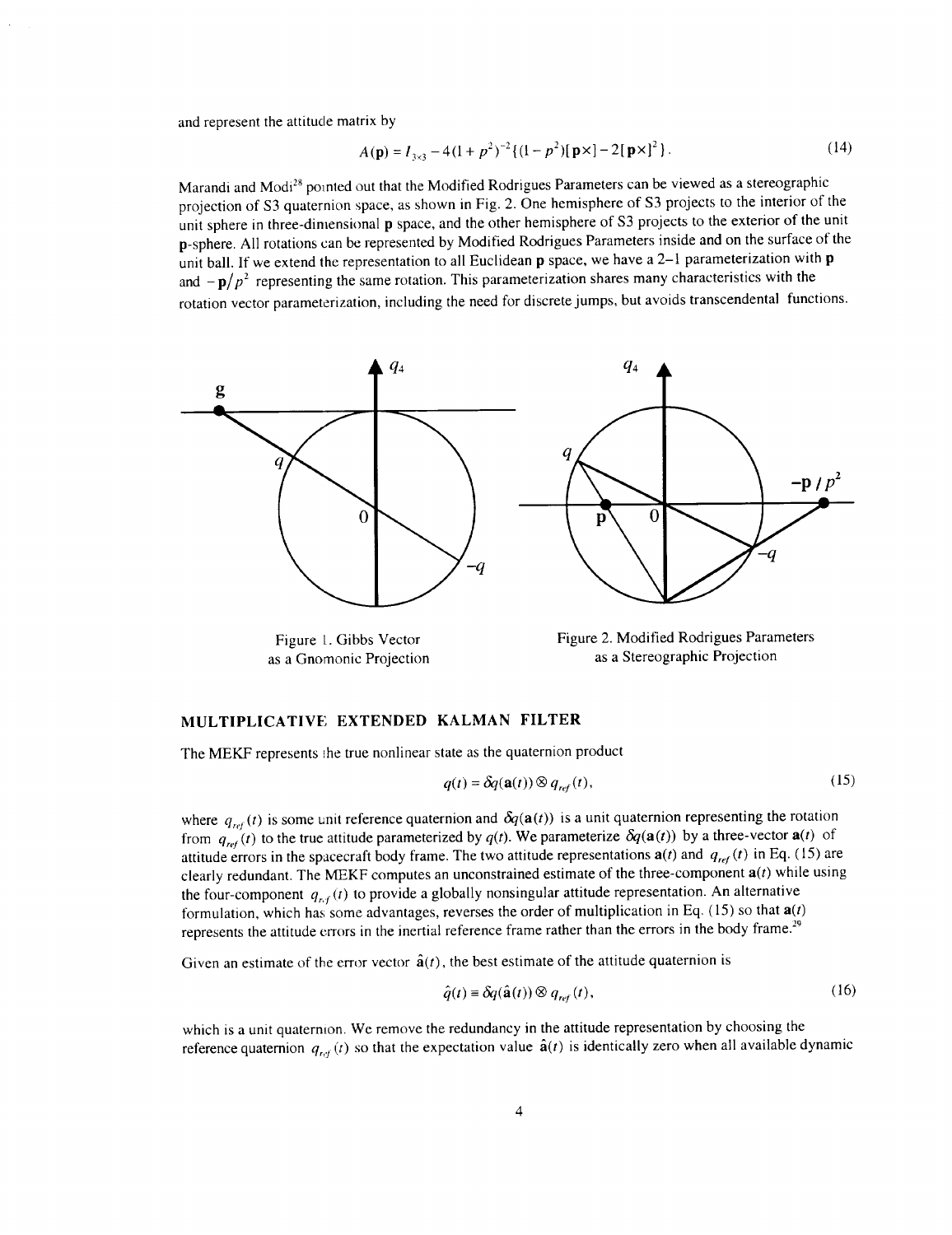and measurement information is included. Then Eq. (16) shows that  $q_{ref}(t)$  is identically equal to  $\hat{q}(t)$ , so we will denote it as such. This means in turn that  $\delta q(\mathbf{a}(t))$  is a representation of the attitude error. It is important to note that if  $\hat{q}(t)$  had been defined as the expectation of some probability distribution over S3, it would not be a unit quaternion unless the distribution were concentrated at a point, since restricting the probability distribution in quaternion space to the surface of S3 means that its expectation value must be *inside* \$3. This is the conceptual advantage of the MEKF.

Continuous/discrete filtering proceeds in three steps: time propagation, measurement update, and reset. The continuous time propagation is arranged to keep  $\hat{a}(t) = 0$ , but the discrete measurement update assigns a finite post-update value  $\hat{a}(+)$  to  $\hat{a}$ . In order to avoid the need to propagate two representations of the attitude, the reset operation moves the attitude information from  $\hat{a}(+)$  to  $\hat{q}(+)$ , after which  $\hat{a}$  is reset to zero. Since true quaternion is not changed by this operation, Eq. (15) requires

$$
\delta q(\hat{\mathbf{a}}(+) ) \otimes \hat{q}(-) = \delta q(0) \otimes \hat{q}(+) = \hat{q}(+), \qquad (17)
$$

where  $\hat{q}(-)$  is the pre-update quaternion. It is possible eliminate the discrete reset by keeping  $\hat{a}(t) = 0$  at all times, even during the update, by considering each attitude measurement update to be spread out over an infinitesimal time interval, rather than being instantaneous.<sup>30</sup> This paper treats measurement updates as discrete rather than continuous, however.

The significance of the reset is obscured in the standard EKF, which represents the true state  $X$  as the sum of the reference value X and a small error x,

$$
\mathbf{X} = \mathbf{X} + \mathbf{x} \,. \tag{18}
$$

The measurement processing produces an updated value of the error vector

$$
\hat{\mathbf{x}}(+) = \hat{\mathbf{x}}(-) + \Delta \mathbf{x}.
$$
 (19)

The reset operation moves the update information from the error state to the estimate of the full state by

$$
\hat{\mathbf{X}}(+) = \hat{\mathbf{X}}(-) + \hat{\mathbf{x}}(+) - \hat{\mathbf{x}}(-) = \hat{\mathbf{X}}(-) + \Delta \mathbf{x},\tag{20}
$$

which gives the appearance that the update is applied directly to the full state estimate. In fact, an implicit reset of the gyro biases is preformed in exactly this manner in the filter considered later in this paper. The reset of the attitude must be treated explicitly in the MEKF, however.

#### **Attitude Error Representations**

One possible parameterization of **a** is the rotation vector  $\phi$  **e**, which we denote  $\mathbf{a}_{\phi}$ , so from Eq. (3),

$$
\delta q(\mathbf{a}_{\phi}) = \begin{bmatrix} (\mathbf{a}_{\phi}/a_{\phi})\sin(a_{\phi}/2) \\ \cos(a_{\phi}/2) \end{bmatrix}.
$$
 (21a)

This parameterization has the advantage that the covariance includes the angular variances in radians<sup>2</sup>, but it is numerically inconvenient owing to the appearance of trigonometric functions and  $\mathbf{a}_{\phi}/a_{\phi}$ , which is indeterminate at  $a_{\phi} = 0$ .

We can retain this interpretation of the covariance matrix by requiring a to be equal to the rotation vector in the small angle approximation. This leads to the second parameterization of a as twice the vector part of *6q,* which is the parameterization used in Section XI of Ref. 9, except for the factor of two;

$$
\delta q(\mathbf{a}_q) = \frac{1}{2} \left[ \frac{\mathbf{a}_q}{\sqrt{4 - a_q^2}} \right].
$$
 (21b)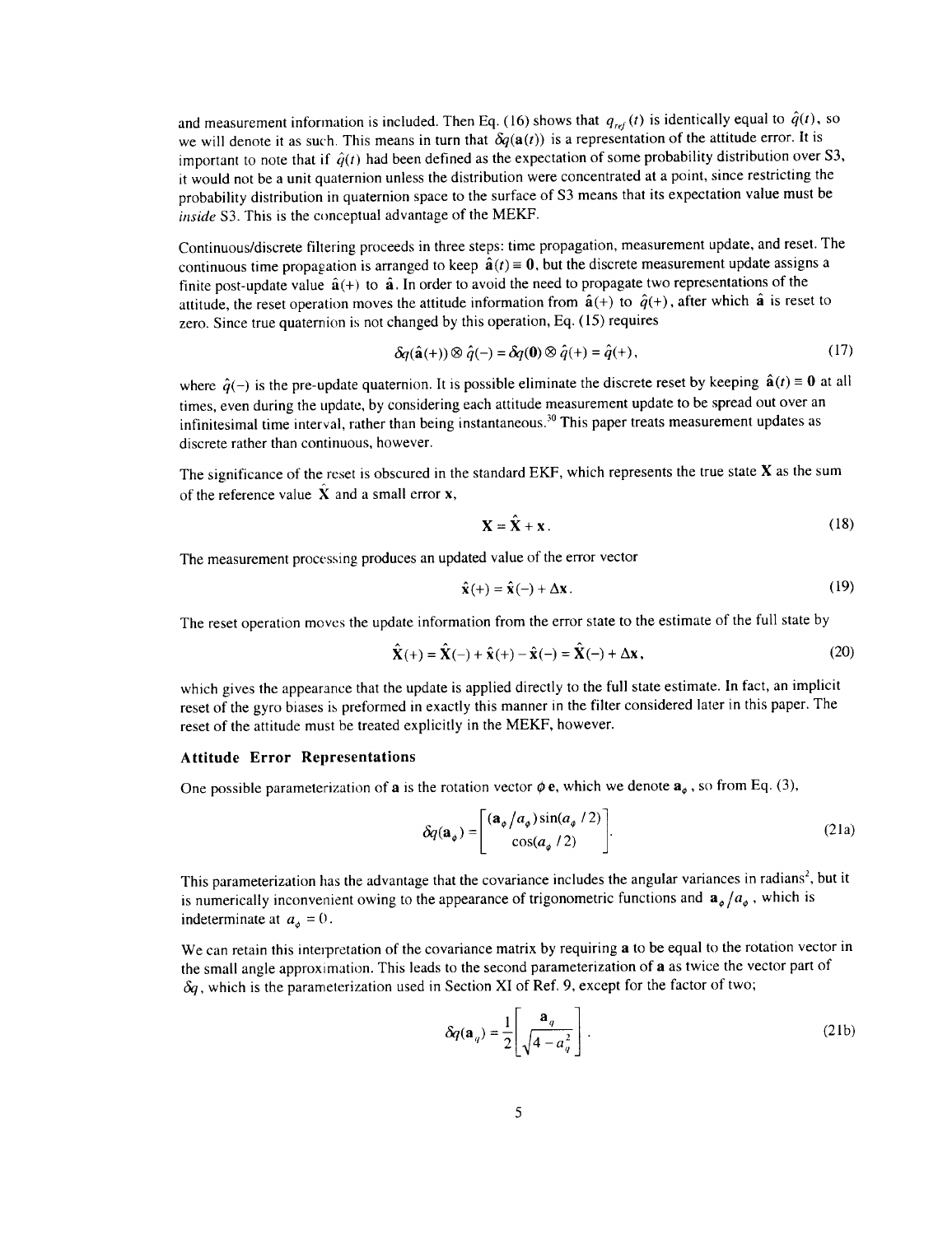A third alternative is four times the vector of Modified Rodrigues Parameters, so from Eq. (13),

$$
\delta q(\mathbf{a}_p) = \frac{1}{16 + a_p^2} \begin{bmatrix} 8\mathbf{a}_p \\ 16 - a_p^2 \end{bmatrix} .
$$
 (21c)

This parameterization has the computational advantage of not requiring any transcendental functions.

A fourth parameterization is twice the Gibbs vector; from the inverse of Eq. (11),

$$
\delta q(\mathbf{a}_g) = \frac{1}{\sqrt{4 + a_g^2}} \begin{bmatrix} \mathbf{a}_g \\ 2 \end{bmatrix}.
$$
 (21d)

The Gibbs vector form has the advantage that the reset can first define the unnormalized quaternion

$$
\rho \equiv \begin{bmatrix} \mathbf{a}_s \\ 2 \end{bmatrix} \otimes \hat{q}(-),\tag{22}
$$

and then the updated unit quaternion is given by

$$
\hat{q}(+) = \rho / |\rho|.
$$
 (23)

This form avoids any accumulation of numerical errors in the quaternion norm.

These four definitions of a provide the same second-order approximations to the quaternion,

$$
\delta q(\mathbf{a}) \approx \begin{bmatrix} \mathbf{a}/2 \\ 1 - a^2/8 \end{bmatrix},\tag{24}
$$

and to the attitude matrix

$$
A(\delta q) = I_{3 \times 3} - [\mathbf{a} \times ] + \frac{1}{2} (\mathbf{a} \mathbf{a}^T - a^2 I_{3 \times 3}). \tag{25}
$$

Thus they are equivalent for an EKF, which uses a linear approximation; but they differ in third and higher orders in a. It is worthwhile to note that Eqs. (24) and (25) only hold to *first* order if the components of a are taken to be Euler angle rotations about three orthogonal axes, as in Refs. 5 and 13. Thus, an Euler angle parameterization will lead to the same EKF, but will give different results for a second order filter.

The error representations are quite different for large errors, which may arise before the Kalman filter has converged. Consider the largest possible attitude error, which is a 180° rotation. This corresponds in the various three-component representations to  $a_q = 2$ ,  $a_\phi = \pi$ ,  $a_p = 4$  or infinite  $a_g$ . A filter update  $\hat{\mathbf{a}}(+)$  larger than this value does not give a sensible quaternion reset. The infinite limiting value for the Gibbs vector representation is another reason to prefer this representation.

### State and Covarianee Propagation

The filter dynamics are found by differentiating

$$
\delta q(t) = q(t) \otimes \hat{q}^{-1}(t), \qquad (26)
$$

using Eq. (9) and the identity

$$
\mathrm{d}\hat{q}^{-1}\big/\mathrm{d}t = -\hat{q}^{-1}\otimes\hat{q}\otimes\hat{q}^{-1}.\tag{27}
$$

This follows, like the corresponding expression for the derivative of the matrix inverse, from the vanishing of the time derivative of  $\hat{q} \otimes \hat{q}^{-1}$ , which is the constant identity quaternion. This gives

$$
d(\delta q(\mathbf{a}))/dt = \frac{1}{2}\overline{\mathbf{\omega}} \otimes \delta q(\mathbf{a}) - \delta q(\mathbf{a}) \otimes \hat{q} \otimes \hat{q}^{-1}.
$$
 (28)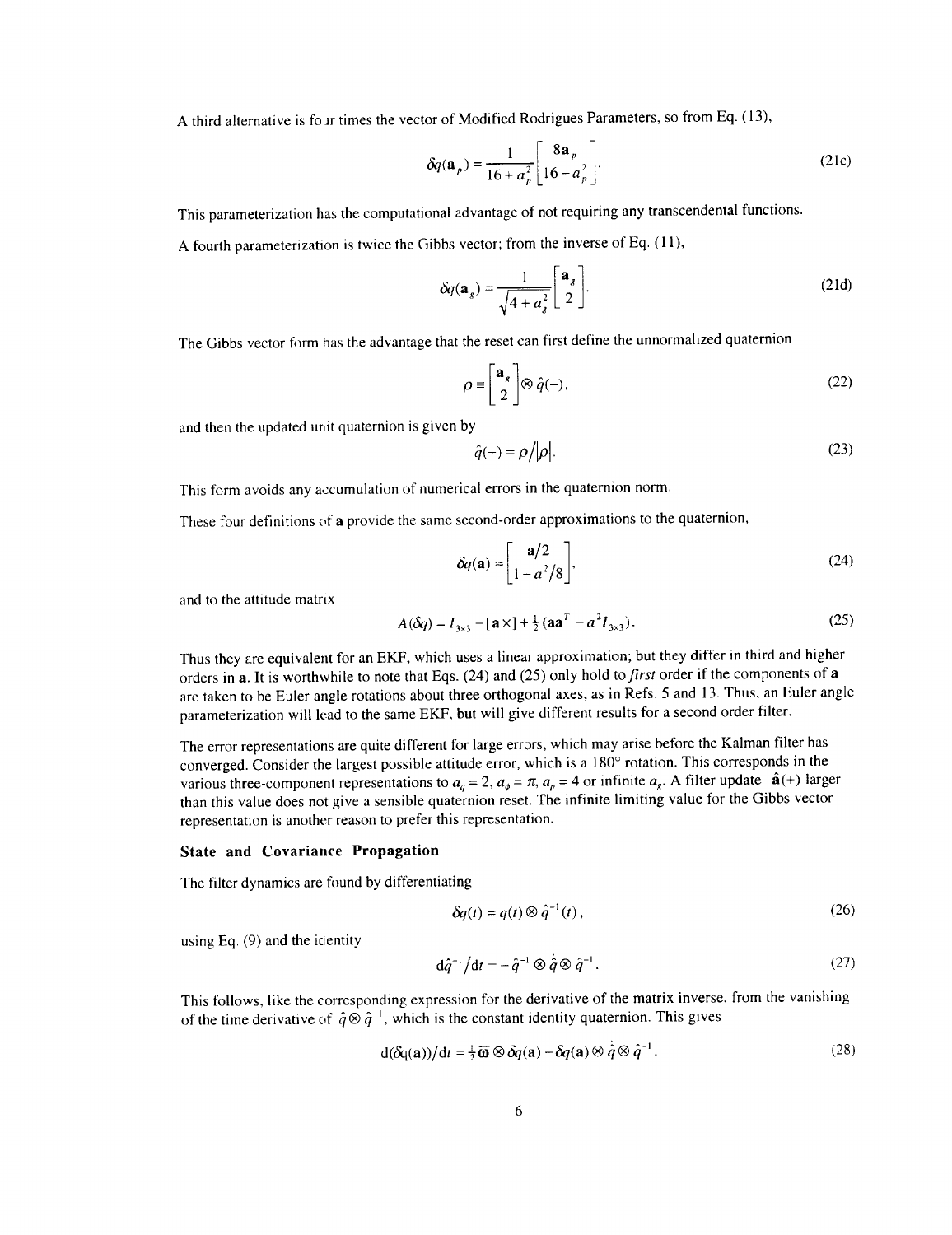**Taking** the expectation wdue of this equation in the usual **linear** EKF approximation of ignoring correlations **gives**

$$
d(\delta q(\hat{\mathbf{a}}))/dt = \frac{1}{2}\overline{\hat{\mathbf{w}}}\otimes \delta q(\hat{\mathbf{a}}) - \delta q(\hat{\mathbf{a}})\otimes \hat{q}\otimes \hat{q}^{-1}.
$$
 (29)

Since  $\delta q(\hat{a})$  is the identity quaternion, which is a constant, we have

$$
0 = \frac{1}{2}\overline{\hat{\omega}} - \dot{\hat{q}} \otimes \hat{q}^{-1},\tag{30}
$$

or

$$
\dot{\hat{q}}(t) = \frac{1}{2}\overline{\hat{\mathbf{\omega}}}(t) \otimes \hat{q}(t) = \frac{1}{2}\Omega(\hat{\mathbf{\omega}}(t))\hat{q}(t),
$$
\n(31)

This quaternion **propagation** equation is the same as the equation derived by more conventional **methods,** but we have derived it from the requirement that  $\hat{a}(t)$  be identically zero.

Now we specialize to the case where a set of gyros is used to obtain angular rate information in place of models of the spacecraft dynamics. The Kalman filter estimates the spacecraft attitude and a three-vector of gyro drift biases.<sup>9,14</sup> We employ Farrenkopf's gyro dynamics error model,<sup>31</sup> which means that we ignore the output noise for rate-inlegraling gyros.<sup>32</sup> This is an excellent approximation for navigation-grade gyros.

The angular rate vector is given in terms of the gyro output vector  $\tilde{\mathbf{\omega}}(t)$  and gyro drift vector  $\mathbf{b}(t)$  in spacecraft body coordinates by

$$
\mathbf{\omega}(t) = \tilde{\mathbf{\omega}}(t) - \mathbf{b}(t) - \mathbf{\eta}_1(t),\tag{32}
$$

where  $\mathbf{\eta}_{1}(t)$  is a zero-mean white noise process. The gyro drift vector obeys

$$
\mathbf{b}(t) = \mathbf{\eta}_2(t),\tag{33}
$$

where  $\mathbf{\eta}_2(t)$  is an independent zero-mean white noise process. This clearly implies that

$$
\hat{\mathbf{b}}(t) = \mathbf{0} \tag{34}
$$

We consider the Gibbs vector parameterization for specificity. Solving Eq. (21d) for  $a<sub>r</sub>$  gives

$$
\mathbf{a}_{\mathbf{x}}(t) = 2(\delta q)_{\mathbf{y}} / (\delta q)_{4},\tag{35}
$$

where the subscript *V* and 4 denote the vector and scalar parts of the quaternion, as in Eq. (3). Then, with Eqs. (15) and (28),

$$
\mathbf{f}(\mathbf{x}(t),t) \equiv \dot{\mathbf{a}}_g(t) = \left\{ \frac{1}{2} \overline{\mathbf{\omega}}(t) \otimes \begin{bmatrix} \mathbf{a}_g(t) \\ 2 \end{bmatrix} - \begin{bmatrix} \mathbf{a}_g(t) \\ 2 \end{bmatrix} \otimes \dot{\hat{q}}(t) \otimes \hat{q}^{-1}(t) \right\}_V
$$
\n
$$
- \frac{1}{2} \left\{ \frac{1}{2} \overline{\mathbf{\omega}}(t) \otimes \begin{bmatrix} \mathbf{a}_g(t) \\ 2 \end{bmatrix} - \begin{bmatrix} \mathbf{a}_g(t) \\ 2 \end{bmatrix} \otimes \dot{\hat{q}}(t) \otimes \hat{q}^{-1}(t) \right\}_4 \mathbf{a}_g(t),
$$
\n(36)

where the time dependence of the reference quaternion is implicitly included in the time argument of  $f(x(t), t)$ . Inserting Eq. (31) gives, in the EKF approximation

$$
\mathbf{f}(\mathbf{x}(t),t) = -\hat{\mathbf{\omega}} \times \mathbf{a}_g(t) + \Delta \mathbf{\omega}(t) - \frac{1}{2} \Delta \mathbf{\omega}(t) \times \mathbf{a}_g(t) + \frac{1}{4} [\Delta \mathbf{\omega}(t) \cdot \mathbf{a}_g(t)] \mathbf{a}_g(t),
$$
(37)

where

$$
\Delta \omega(t) \equiv \omega(t) - \hat{\omega}(t) = \omega(t) - [\tilde{\omega}(t) - \hat{b}(t)] = \dot{b}(t) - b(t) - \eta_i(t). \tag{38}
$$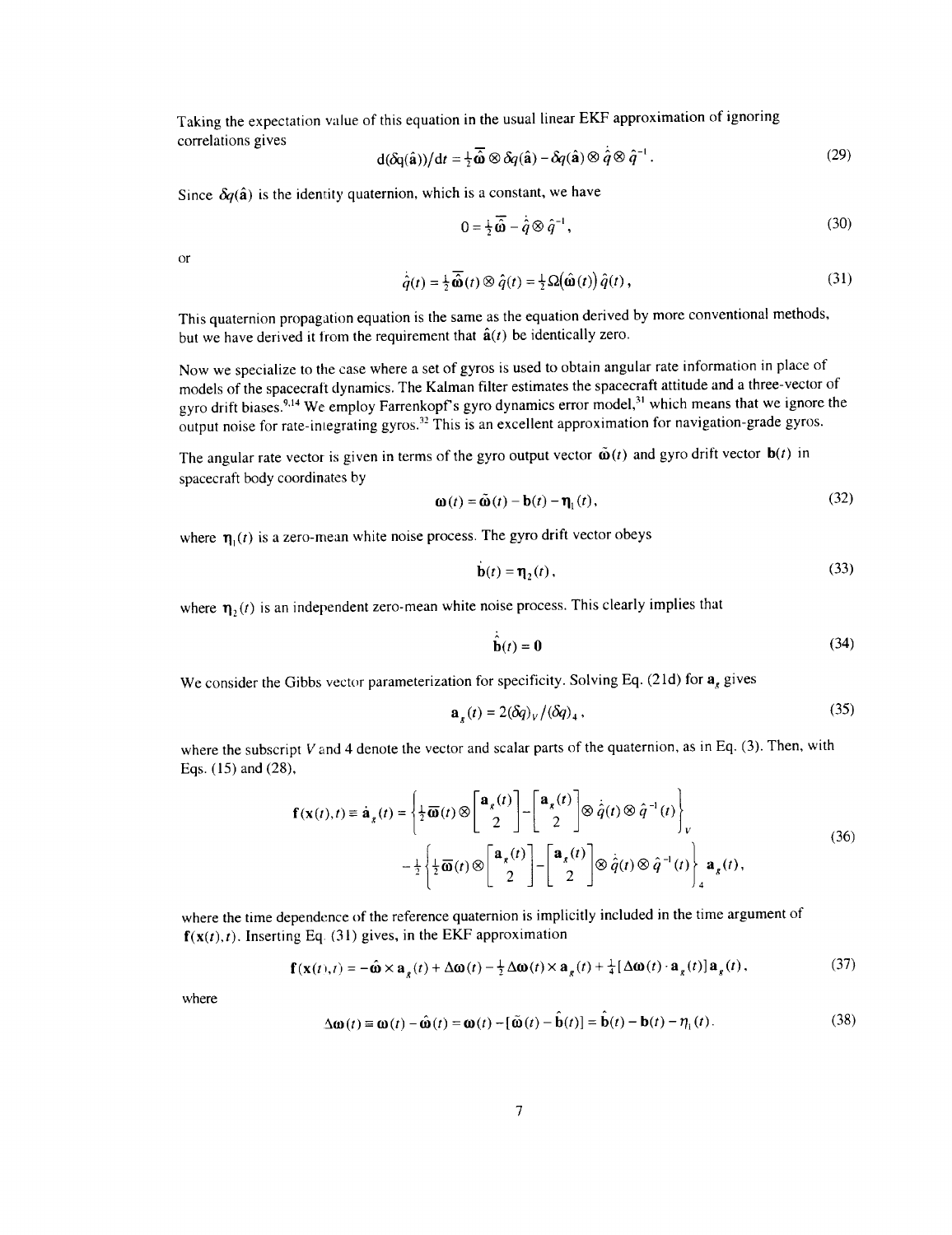We want to construct an EKF for the six-component state vector

$$
\mathbf{x}(t) \equiv \begin{bmatrix} \mathbf{a}(t) \\ \mathbf{b}(t) \end{bmatrix} . \tag{39}
$$

where we suppress the subscript on  $a$  in equations that hold for any three-dimensional parameterization. *This* state vector obeys **the** propagation equation

$$
\dot{\mathbf{x}}(t) = \begin{bmatrix} \dot{\mathbf{a}} \\ \dot{\mathbf{b}} \end{bmatrix} = \begin{bmatrix} \mathbf{f}(\mathbf{x}(t), t) \\ \mathbf{\eta}_2(t) \end{bmatrix}.
$$
 (40)

The expectation value of the state vector was shown above to be constant in the absence of measurements.

The covariance matrix can be partitioned into  $3 \times 3$  submatrices as

$$
P(t) \equiv E\{(\mathbf{x} - \hat{\mathbf{x}})(\mathbf{x} - \hat{\mathbf{x}})^T\} = \begin{bmatrix} P_a(t) & P_c(t) \\ P_c^T(t) & P_b(t) \end{bmatrix},
$$
(41)

We let  $\partial f/\partial a$  denote the matrix with elements

$$
[\partial \mathbf{f}/\partial \mathbf{a}]_{ij} \equiv \partial f_i/\partial a_j \tag{42}
$$

and define the matrices

$$
F(t) \equiv \begin{bmatrix} E\{\partial \mathbf{f}/\partial \mathbf{a}\} & E\{\partial \mathbf{f}/\partial \mathbf{b}\} \\ 0_{3\times 3} & 0_{3\times 3} \end{bmatrix} = \begin{bmatrix} -[\hat{\mathbf{\omega}}(t) \times ] & -I_{3\times 3} \\ 0_{3\times 3} & 0_{3\times 3} \end{bmatrix},
$$
(43)

$$
G(t) \equiv \begin{bmatrix} \mathbf{E} \left\{ \partial \mathbf{f} / \partial \mathbf{\eta}_1 \right\} & \mathbf{E} \left\{ \partial \mathbf{f} / \partial \mathbf{\eta}_2 \right\} \\ 0_{3 \times 3} & I_{3 \times 3} \end{bmatrix} = \begin{bmatrix} -I_{3 \times 3} & 0_{3 \times 3} \\ 0_{3 \times 3} & I_{3 \times 3} \end{bmatrix} . \tag{44}
$$

Then the time propagation of the covariance is given by

$$
\dot{P}(t) = F(t)P(t) + P(t)F^{T}(t) + G(t)Q(t)G^{T}(t) - P(t)H^{T}(t)R^{-1}(t)H(t)P(t),
$$
\n(45)

$$
Q(t) = \begin{bmatrix} Q_1(t) & 0_{3 \times 3} \\ 0_{3 \times 3} & Q_2(t) \end{bmatrix},
$$
 (46)

with

$$
E{\eta_i(t)\eta_j^T(t')} = \delta_{ij}\delta(t-t')Q_i(t) \text{ for } i, j = 1, 2. \tag{47}
$$

The covariance propagation during the intervals between the attitude measurement updates is identical to Refs. 13 and 14, except for factors of  $\frac{1}{2}$  in some of the formulations. The Appendix shows that these equations also hold if Eq. (2 lb) is used in place of Eq. (21d). By implication, these relations are independent of the representation chosen for a, as long as Eq. (24) is satisfied.

### Measurement **Model** and Update

A measurement is modeled as a an *m*-dimensional function **h** of a vector  $v_B$  in the spacecraft body frame, with white noise added;  $(18)$ 

$$
\mathbf{z} = \mathbf{h}(\mathbf{v}_B) + \text{white noise.} \tag{48}
$$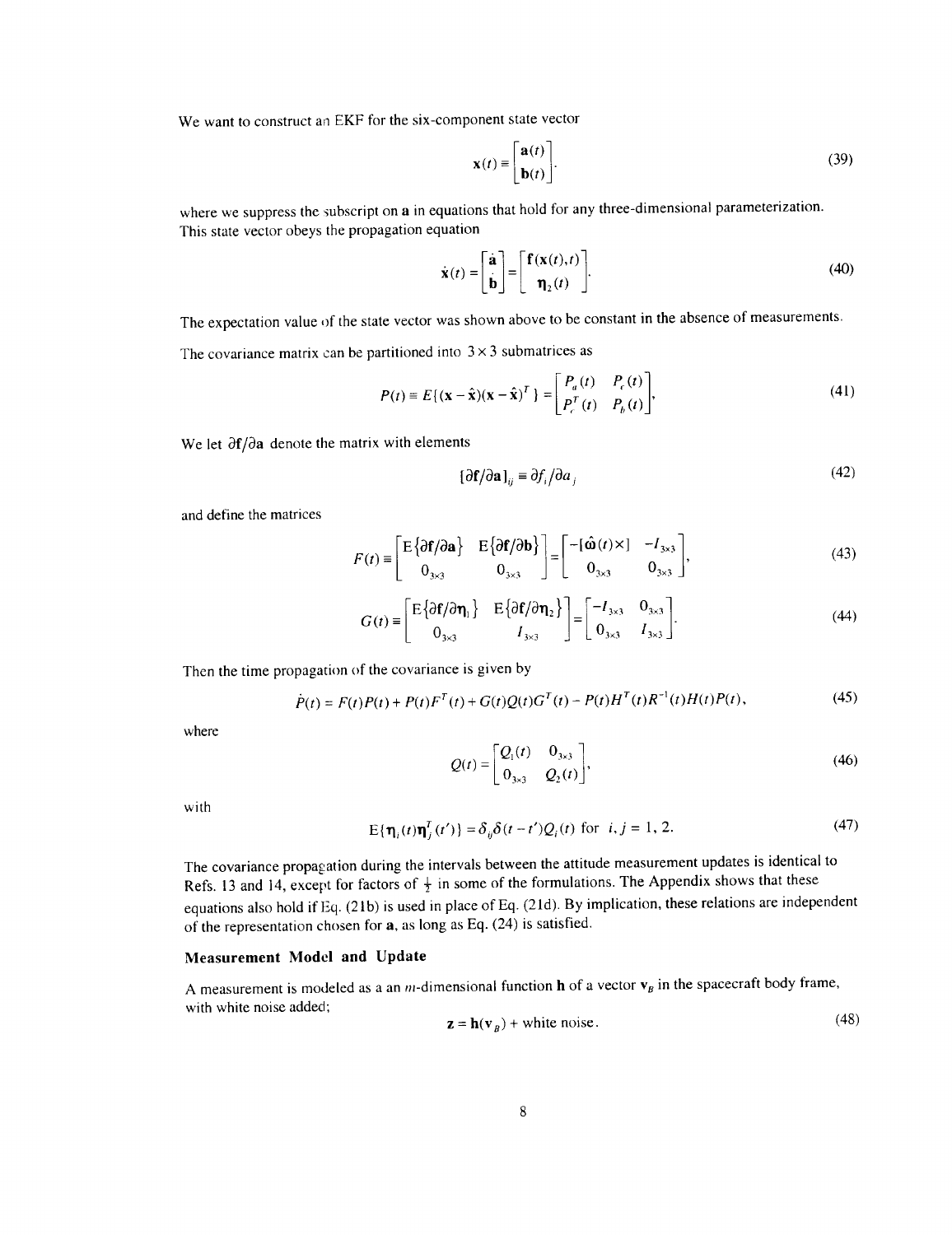The representation of  $v_g$  in the body frame is the mapping of its representation  $v_i$  in the inertial reference frame by the attitude matrix:

$$
\mathbf{v}_B = A(q)\mathbf{v}_t = (I_{3\times 3} - [\mathbf{a} \times])\hat{\mathbf{v}}_B,\tag{49}
$$

where we have used Eqs. (7), (15), and the first-order approximation to Eq. (24), and where  $\hat{v}_B = A(\hat{q})v_t$  is the vector in the body frame that is predicted by the reference quaternion. This gives, to first order in a,

$$
\mathbf{h}(\mathbf{v}_B) = \mathbf{h}(\hat{\mathbf{v}}_B) - (\partial \mathbf{h}/\partial \mathbf{v})\big|_{\hat{\mathbf{v}}_B} [\mathbf{a} \times] \hat{\mathbf{v}}_B = \hat{\mathbf{h}} + H_a \mathbf{a},\tag{50}
$$

where

$$
\hat{\mathbf{h}} \equiv \mathbf{h}(\hat{\mathbf{v}}_R) \tag{51}
$$

and

$$
H_a \equiv (\partial \mathbf{h}/\partial \mathbf{v}) \Big|_{\hat{\mathbf{v}}_B} [\hat{\mathbf{v}}_B \times] \ . \tag{52}
$$

Thus the  $m \times 6$  measurement sensitivity matrix is

$$
H = [\partial \mathbf{h}/\partial \mathbf{a} \quad \partial \mathbf{h}/\partial \mathbf{b}] = [H_a \quad 0_{m \times 3}], \tag{53}
$$

since the attitude measurements are assumed not to depend explicitly on the gyro drifts. The Kalman gain matrix is given by

$$
K = [P_a(-) \quad P_c(-)]^T H_a^T [H_a P_a(-) H_a^T + R]^{-1}, \tag{54}
$$

where *R* is the covariance of the measurement white noise. The state update is given by

$$
\hat{\mathbf{x}}(+) = \hat{\mathbf{x}}(-) + K(\tilde{\mathbf{z}} - \hat{\mathbf{z}}) = \hat{\mathbf{x}}(-) + K[\tilde{\mathbf{z}} - \hat{\mathbf{h}} - H_a \hat{\mathbf{a}}(-)],
$$
\n(55)

where  $\tilde{z}$  denotes the measured value and  $\hat{z}$  is the value predicted from the pre-update state estimate. The covariance update is

$$
P(+) = P(-) - [P_a(-) \quad P_c(-)]^T H_a^T [H_a P_a(-) H_a^T + R]^{-1} H_a [P_a(-) \quad P_c(-)].
$$
\n(56)

**Reset**

The quaternion reset uses Eq. (17) with any of Eqs. (21); we have seen that the update is independent of the representation chosen. Resets can be performed after each measurement update, in which case the term  $H_a\hat{\mathbf{a}}(-)$  in Eq. (55) is identically zero; but the reset is usually delayed until all the updates for a set of simultaneous measurements have been performed, for computational efficiency. It is imperative to perform a reset before beginning the next time propagation, however, to assure that  $\hat{x}(t)$  is zero at the beginning of the propagation, and thus to avoid the necessity of propagating  $\hat{\mathbf{x}}(t)$  between measurements. The reset does not modify the covariance, since it neither increases nor decreases the total information content of the estimate; it merely moves this information from one part of the attitude representation to another.

#### **Quaternion Measurements**

Many modern star trackers track between 5 and to 50 stars simultaneously, match them to stars in an internal star catalogue, and compute their attitude as a inertially-referenced quaternion.<sup>33,34</sup> The computation also produces an estimate of the  $3\times3$  covariance of the attitude error angles.<sup>35,36</sup> It is a simple matter to transform these quantities from the star tracker reference frame to the spacecraft frame to produce a quaternion "measurement"  $\hat{q}$  and a 3×3 measurement covariance matrix *R*. The most convenient way to present the information in the measured quaternion to the Kalman filter is in terms of one of the threedimensional parameterizations of the estimated attitude error

$$
\delta q(\mathbf{a} = \tilde{\mathbf{z}}) \equiv \tilde{q} \otimes \hat{q}^{-1}(-). \tag{57}
$$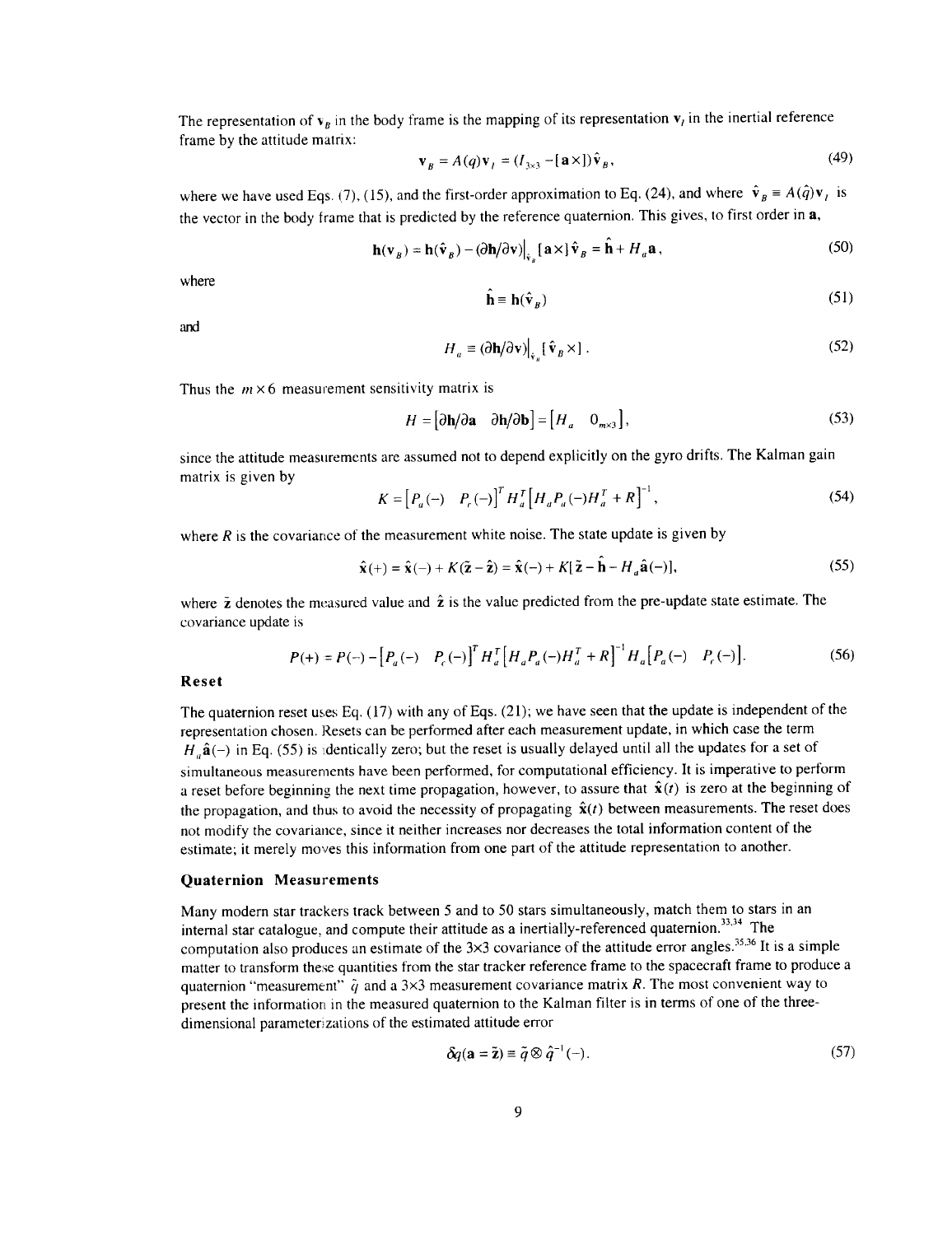The measurement model is simply

$$
\mathbf{h}(\mathbf{a}) = \mathbf{a} \tag{58}
$$

so  $H_a$  is the 3×3 identity matrix and *R* is the covariance of this error angle. Since  $\hat{\bf h}$  is identically zero from Eqs. (57) and (58), the state update is given by

$$
\hat{\mathbf{a}}(+) = \hat{\mathbf{a}}(-) + K_a [\tilde{\mathbf{z}} - \hat{\mathbf{a}}(-)] = (I_{3 \times 3} - K_a) \hat{\mathbf{a}}(-) + K_a \tilde{\mathbf{z}}
$$
(59a)

and

$$
\hat{\mathbf{b}}(+) = \hat{\mathbf{b}}(-) + K_b[\tilde{\mathbf{z}} - \hat{\mathbf{a}}(-)],\tag{59b}
$$

where

$$
K_a = P_a(-)[P_a(-) + R]^{-1}, \tag{60a}
$$

and

$$
K_b = P_c^T (-)[P_a(-) + R]^{-1}.
$$
 (60b)

It is important to use the same three-dimensional parameterization in the measurement model, Eq. (57), as is used in the reset. For example, if

$$
\mathbf{a}_{\mathbf{z}}(t) = 2[\tilde{q} \otimes \hat{q}^{-1}(-)]_{V} / [\tilde{q} \otimes \hat{q}^{-1}(-)]_{4}, \qquad (61)
$$

as in Eq. (35), then Eq. (2 ld) should be used for the reset. Alternatively, if the measurement is modeled as twice the vector part of the error quaternion, the reset should use Eq. (21b) in place of Eq. (21d). With this proviso, we see that when  $R \ll P_a(-)$ , so that  $K_a$  goes to the 3×3 identity matrix, we have  $\hat{q}(+) = \tilde{q}$ .

# **SECOND ORDER FILTER**

**Second-order terms in the nonlinear** Kalman **filter can** become **important** when **nonlinearities are significant** relative **to the measurement and** process **noise terms. According to Maybeck,** 4 **afirst-orderfilter** *with bias correction terms* **obtains** the **essential** benefit **of a second order filter** without **the computational penalty of additional** second moment **calculations.** This **filter adds** second-order **corrections to the state propagation and measurement** residual equations, but **uses the EKF expressions for the covariance and gains.**

### **State and Covariance Propagation**

The state estimate is propagated by

$$
\dot{\hat{\mathbf{x}}}(t) = \begin{bmatrix} \mathbf{f}(\hat{\mathbf{x}}(t), t) + \hat{\mathbf{b}}_{\mathbf{p}}(t) \\ \mathbf{0} \end{bmatrix},\tag{62}
$$

where the propagation bias correction is given by

$$
\hat{\mathbf{b}}_{p}(t) \equiv \frac{1}{2} \sum_{i,j} \frac{\partial^{2} \mathbf{f}(\mathbf{x},t)}{\partial x_{i} \partial x_{j}} P_{ij}(t) \Big|_{\mathbf{x} = \hat{\mathbf{x}}(t)}.
$$
\n(63)

For the Gibbs vector parameterization, Eqs. (36), (41) and (63) give

$$
\hat{\mathbf{b}}_{\mathbf{p}}(t) = \frac{1}{4} P_a \{ \hat{\mathbf{\omega}}(t) - 2[\hat{q}(t) \otimes \hat{q}^{-1}(t)]_V \} + \mathbf{\omega}_c(t),
$$
\n(64)

where  $\omega<sub>c</sub>$  has components

$$
[\omega_c(t)]_i \equiv \frac{1}{2} \left\{ [P_c(t)]_{kj} - [P_c(t)]_{jk} \right\},\tag{65}
$$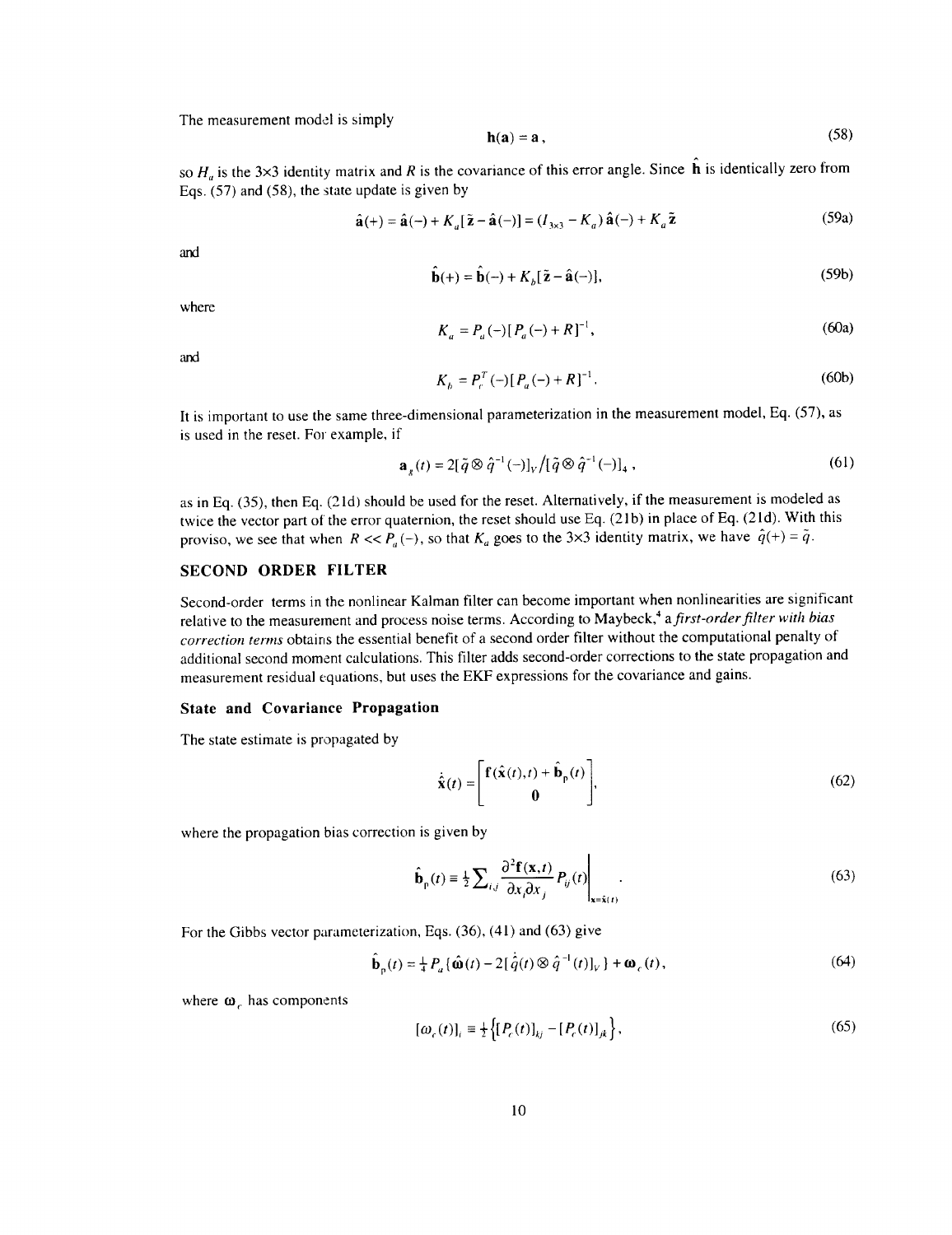with  $\{i, j, k\}$  a cyclic permutation of  $\{1, 2, 3\}$ . Including this second order term in Eq. (36) gives

$$
\dot{\hat{\mathbf{a}}}_{g}(t) = \left\{ \frac{1}{2} \overrightarrow{\hat{\mathbf{\omega}}}(t) \otimes \begin{bmatrix} \hat{\mathbf{a}}_{g}(t) \\ 2 \end{bmatrix} - \begin{bmatrix} \hat{\mathbf{a}}_{g}(t) \\ 2 \end{bmatrix} \otimes \dot{\hat{q}}(t) \otimes \hat{q}^{-1}(t) \right\}_{V} + \frac{1}{4} P_{a} \{ \hat{\mathbf{\omega}}(t) - 2[\dot{\hat{q}}(t) \otimes \hat{q}^{-1}(t)]_{V} \} - \frac{1}{2} \left\{ \frac{1}{2} \overrightarrow{\hat{\mathbf{\omega}}}(t) \otimes \begin{bmatrix} \hat{\mathbf{a}}_{g}(t) \\ 2 \end{bmatrix} - \begin{bmatrix} \hat{\mathbf{a}}_{g}(t) \\ 2 \end{bmatrix} - \begin{bmatrix} \hat{\mathbf{a}}_{g}(t) \\ 2 \end{bmatrix} \otimes \dot{\hat{q}}(t) \otimes \hat{q}^{-1}(t) \right\}_{4} \mathbf{a}_{g}(t) + \mathbf{\omega}_{c}(t).
$$
\n(66)

The condition that  $\hat{\mathbf{a}}_r(t)$  and  $\hat{\mathbf{a}}_s(t)$  are equal to zero is

$$
[\dot{\hat{q}}(t) \otimes \hat{q}^{-1}(t)]_v = \frac{1}{2} {\hat{\omega}(t) + [I_{3\times 3} + \frac{1}{4} P_a(t)]^{-1} \omega_c(t)},
$$
\n(67)

It is shown in the Appendix that the factor of  $[I_{3\times 3} + \frac{1}{4}P_a(t)]^{-1}$  depends on the specific choice of the threedimensional parameterization of the rotation. Since  $P_a(t)$  and  $\omega_c$ , are both second order in the estimation errors, it is consistent with a second-order filter to replace  $[I_{3\times 3} + \frac{1}{4}P_a(t)]$  by the identity matrix, giving

$$
\dot{\hat{q}}(t) = \frac{1}{2} [\overline{\hat{\omega}}(t) + \overline{\hat{\omega}}_c(t)] \otimes \hat{q}(t) = \frac{1}{2} \Omega(\hat{\omega}(t) + \hat{\omega}_c(t)) \hat{q}(t).
$$
\n(68)

Time propagation between measurements is changed from the EKF by the addition of this second-order correction to the angular rate vector arising from the skew part of the covariance between the attitude errors and gyro drift bias errors. This is equivalent to the result obtained by Vathsal.<sup>17</sup>

### **Measurement Update and Reset**

**In** the second-order filter, **the predicted measurement** \_ has **the form**

$$
\hat{\mathbf{z}} = \hat{\mathbf{h}} + H_a \hat{\mathbf{a}}(-) + \hat{\mathbf{b}}_{m}(t),
$$
 (69)

with the measurement bias term given by $4$ 

$$
\hat{\mathbf{b}}_{m}(t) \equiv \frac{1}{2} \sum_{i,j} \frac{\partial^{2} \mathbf{h}(\mathbf{x},t)}{\partial x_{i} \partial x_{j}} P_{ij}(t) \Big|_{\mathbf{x} = \hat{\mathbf{x}}(t)}.
$$
\n(70)

Using Eq. (25) to expand Eq. (48) to second order in a gives

$$
\mathbf{h}(\mathbf{v}_B) = \mathbf{h}(\hat{\mathbf{v}}_B) + \frac{\partial \mathbf{h}(\mathbf{v})}{\partial \mathbf{v}} \bigg|_{\hat{\mathbf{v}}_B} \left\{ \left[ \hat{\mathbf{v}}_B \times \right] \mathbf{a} + \frac{1}{2} (\mathbf{a} \mathbf{a}^T - a^2 I_{3 \times 3}) \hat{\mathbf{v}}_B \right\} + \frac{1}{2} \sum_{i,j=1}^3 \frac{\partial^2 \mathbf{h}(\mathbf{v})}{\partial v_i \partial v_j} \bigg|_{\hat{\mathbf{v}}_B} \left( \left[ \hat{\mathbf{v}}_B \times \right] \mathbf{a} \right)_i \left( \left[ \hat{\mathbf{v}}_B \times \right] \mathbf{a} \right)_j. (71)
$$

Inserting this into Eq. (70), using the symmetry of *P.* and the mixed second-order partial derivatives and the fact that the measurement does not depend explicitly on the gyro drift bias, gives

$$
\hat{\mathbf{b}}_{m}(t) = \frac{1}{2} \left( \partial \mathbf{h} / \partial \mathbf{v} \right) \Big|_{\hat{\mathbf{v}}_{B}} \left[ P_{a} - (\text{tr } P_{a}) I_{3 \times 3} \right] \hat{\mathbf{v}}_{B} + \frac{1}{2} \sum_{i,j=1}^{3} \left( \partial^{2} \mathbf{h} / \partial v_{i} \partial v_{j} \right) \Big|_{\hat{\mathbf{v}}_{B}} \left( \left[ \hat{\mathbf{v}}_{B} \times \right]^{T} P_{a} \left[ \hat{\mathbf{v}}_{B} \times \right] \right)_{ij}, \tag{72}
$$

where tr denotes the matrix trace. This result differs from the measurement bias found by Vathsal, whose computation ignored **the** quaternion norm constraint.

Now consider the special case that the attitude covariance  $P_a$  is a multiple of the identity,  $P_a = p_a I_{3\times 3}$  for some scalar  $p_a$ . This case is of interest since a Kalman filter is often initialized with a large covariance of this form. We want to be sure that an unrealistically large covariance won't corrupt the update. In this case

$$
\hat{\mathbf{b}}_{m}(t) = p_{a} \left\{ -(\partial \mathbf{h}/\partial \mathbf{v}) \Big|_{\hat{\mathbf{v}}_{B}} \hat{\mathbf{v}}_{B} + \frac{1}{2} \sum_{i,j=1}^{3} (\partial^{2} \mathbf{h}/\partial v_{i} \partial v_{j}) \Big|_{\hat{\mathbf{v}}_{B}} [\hat{v}_{B}^{2} \delta_{ij} - (\hat{\mathbf{v}}_{B})_{i} (\hat{\mathbf{v}}_{B})_{j}] \right\}.
$$
 (73)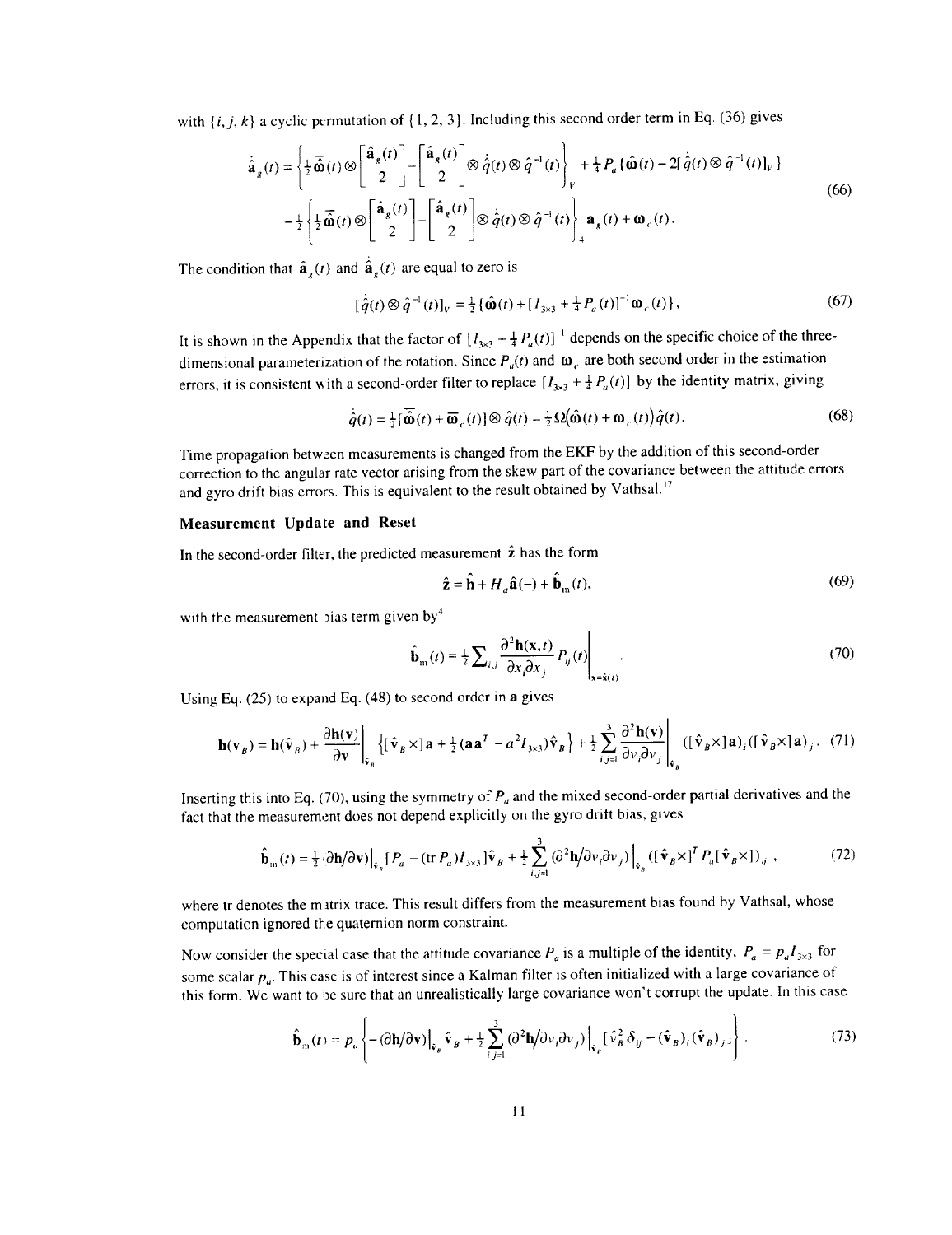Now consider two different measurement models for a star tracker. The first is the usual model,

$$
\mathbf{h}(\mathbf{v}) = \begin{bmatrix} u_1/u_3 \\ u_2/u_3 \end{bmatrix},\tag{74}
$$

where

$$
\mathbf{u} = B \, \mathbf{v}_B \tag{75}
$$

is the unit vector to the star in the star tracker reference frame, which is rotated from the spacecraft body frame by the orthogonal transformation matrix *B.* The measurement sensitivity matrix is

$$
H_{a} = \frac{1}{u_{3}^{2}} \begin{bmatrix} u_{3} & 0 & -u_{2} \\ 0 & u_{3} & -u_{1} \end{bmatrix} [\mathbf{u} \times] B. \tag{76}
$$

The first term in Eq. (73) for the second order measurement bias vanishes, and the second term gives

$$
\hat{\mathbf{b}}_{m}(t) = p_a (1 + \hat{h}^2) \hat{\mathbf{h}}.\tag{77}
$$

The second measurement model is linear:

$$
\mathbf{h}(\mathbf{v}) = \begin{bmatrix} u_1 \\ u_2 \end{bmatrix} . \tag{78}
$$

The measurement sensitivity matrix for this measurement model is

$$
H_a = \begin{bmatrix} 1 & 0 & 0 \\ 0 & 1 & 0 \end{bmatrix} \begin{bmatrix} \mathbf{u} \times \mathbf{b} \end{bmatrix} \tag{79}
$$

In this case, the second term in Eq. (73) for  $\hat{\mathbf{b}}_{m}(t)$  vanishes, and the first term gives

$$
\hat{\mathbf{b}}_{m}(t) = -p_{a}\hat{\mathbf{h}}.\tag{80}
$$

These two measurement models give measurement biases of the same order of magnitude but with opposite signs. For larger than usual star tracker initialization errors of 0.01 radians, or 0.573°, the correction to the predicted measurement is 0.1% of the leading term h.

Since the input to the Kalman Filter for aquaternion measurement is linear in the three-dimensional attitude parameter vector, the measurement bias  $\mathbf{b}_{m}(t)$  is identically zero in this case. Also, since Eqs. (21) are exact to all orders of a, the reset for the second-order filter is the same as the EKF.

### **SUMMARY**

The major result of this paper is to clarify the relationship between the four-component quaternion representation of attitude and the three-component representation of attitude errors in the widely used estimator that has become known as the Multiplicative Extended Kalman Filter. We view this filter as based on an apparently redundant representation of the attitude in terms of a reference quaternion and a threevector specifying the deviation of the attitude from the reference. This apparent redundancy is removed by constraining the reference quaternion so that the expectation value of the three-vector of attitude deviations is identically zero. It is therefore not necessary to compute this identically zero expectation value. The basic structure of the Multiplicative Extended Kalman Filter follows from constraining the reference quaternion in this fashion: the reference quaternion becomes the attitude estimate, the three-vector becomes the attitude error vector, and the covariance of the three-vector becomes the attitude covariance. All these results are well known in practice, but the justification for using this mixed attitude representation has been unclear. Several different three-dimensional parameterizations give identical results in the linear Extended Kalman Filter and in a second-order filter, except in the reset step where they differ in third order in the measurement update. The second-order propagation and measurement biases are easily computed in this framework.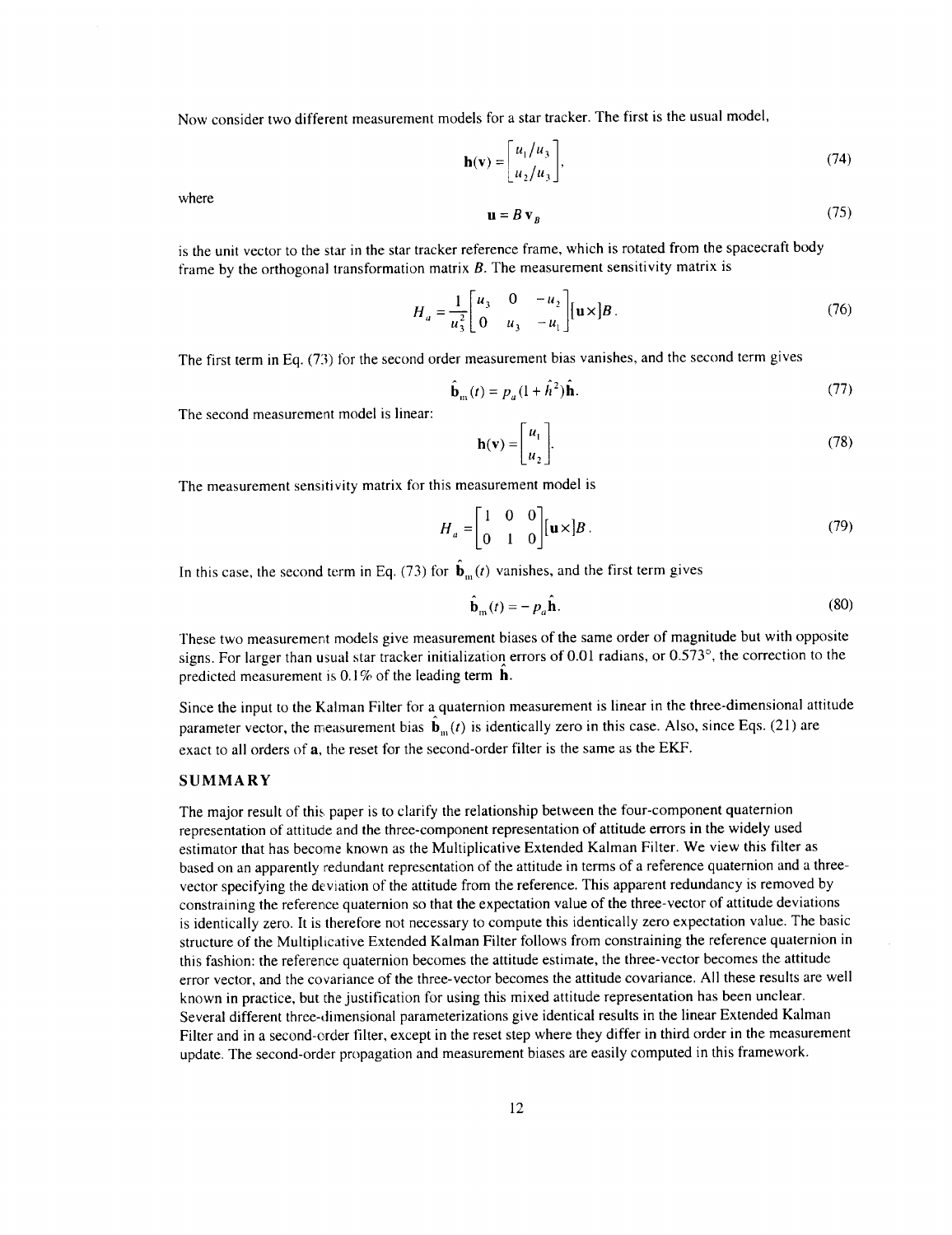## **APPENDIX**

Instead of using the Gibbs vector, we will employ the vector part of the quaternion as in Eq. (21b). With this parameterization, Eq.  $(36)$  is replaced by

$$
\mathbf{f}(\mathbf{x}(t),t) \equiv \dot{\mathbf{a}}_q(t) = \left\{ \frac{1}{2}\overline{\mathbf{\omega}}(t) \otimes \left[ \frac{\mathbf{a}_q(t)}{\sqrt{4 - a_q^2(t)}} \right] - \left[ \frac{\mathbf{a}_q(t)}{\sqrt{4 - a_q^2(t)}} \right] \otimes \dot{\hat{q}}(t) \otimes \hat{q}^{-1}(t) \right\}_V.
$$
 (A1)

In the EKF approximation of Eq.  $(31)$ ,

$$
\mathbf{f}(\mathbf{x}(t),t) = -\hat{\mathbf{\omega}} \times \mathbf{a}_q(t) + \frac{1}{2} \sqrt{4 - a_q^2} \Delta \mathbf{\omega}(t) - \frac{1}{2} \Delta \mathbf{\omega}(t) \times \mathbf{a}_q(t),
$$
 (A2)

which is the same as Eq. (37) through terms of second order in a and  $\Delta\omega$ . Thus the EKF propagation and update equations are unchanged. Differentiating Eq.  $(A1)$  gives, with Eq. (63),

$$
\hat{\mathbf{b}}_{p}(t) = -\frac{1}{8} \operatorname{tr} P_{a}(t) \{ \hat{\mathbf{\omega}}(t) - 2[\hat{\dot{q}}(t) \otimes \hat{q}^{-1}(t)]_{V} \} + \mathbf{\omega}_{c}(t), \tag{A3}
$$

in place of Eq. (64), which changes Eq. (67) to

$$
\left[\hat{q}(t)\otimes\hat{q}^{-1}(t)\right]_V = \frac{1}{2}\left\{\hat{\mathbf{\omega}}(t) + \left[1 - \frac{1}{8}\text{tr}P_q(t)\right]^{-1}\mathbf{\omega}_c(t)\right\}.
$$
 (A4)

Equations (67) and (A4) agree if and only if we ignore products of  $P_a(t)$  and  $\omega_c$ .

#### REFERENCES

- 1. Kalman, R. E., "A New Approach to Linear Filtering and Prediction Problems," *Transactions of the ASME, Series D, Journal of Basic Engineering,* Vol. 82, pp. 35--45, 1960
- 2. Gelb, A., ed., *Applied Optimal Estimation,* Cambridge, MA, the MIT Press, 1974
- 3. Stengel, R. F., *Optimal Control and Estimation,* New York, Dover Publications, Inc., 1994
- 4. Maybeck, P. S., *Stochastic Models, Estimation, and Control,* Arlington, VA, Navtech Book and Software Store, 1994, see especially Volume 2, pp. 224-225 and p. 249
- 5. Farrell, J. L., "Attitude Determination by Kalman Filtering," *Automatica,* Vol. 6, pp. 419-430, 1970.
- 6. Pittelkau, M. E., "Spacecraft Attitude Determination Using the Bortz Equation," AAS Paper 01-310, AAS/AIAA Astrodynamics Specialist Conference, Quebec City, Quebec, August 2001
- 7. Stuelpnagel, J., "On the Parameterization of the Three-Dimensional Rotation Group," *SIAM Review,* Vol. 6, No. 4, pp. 422-430, 1964
- 8. Bar-Itzhack, I. Y., and Oshman, Y., "Attitude Determination from Vector Observations: Quaternion Estimation," *IEEE Tralzsactions on Aerospace and Electronic Systems,* Vol. AES-21, No. 1, pp. 128-135, 1985
- 9. Lefferts, E. J., Markley, F. L., and Shuster, M. D., "Kalman Filtering for Spacecraft Attitude Estimation," *Jourtzal of Guidance, Control, and Dynamics,* Vol. 5, No. 5, pp. 417-429, 1982
- 10. Bar-Itzhack, I. Y., Deutschmann, J., and Markley, F. L., "Quaternion Normalization in Additive EKF for Spacecraft Attitude Determination," AIAA Paper 91-2706, *AIAA Guidance, Navigation, and Control Conference.* New Orleans, LA, August 1991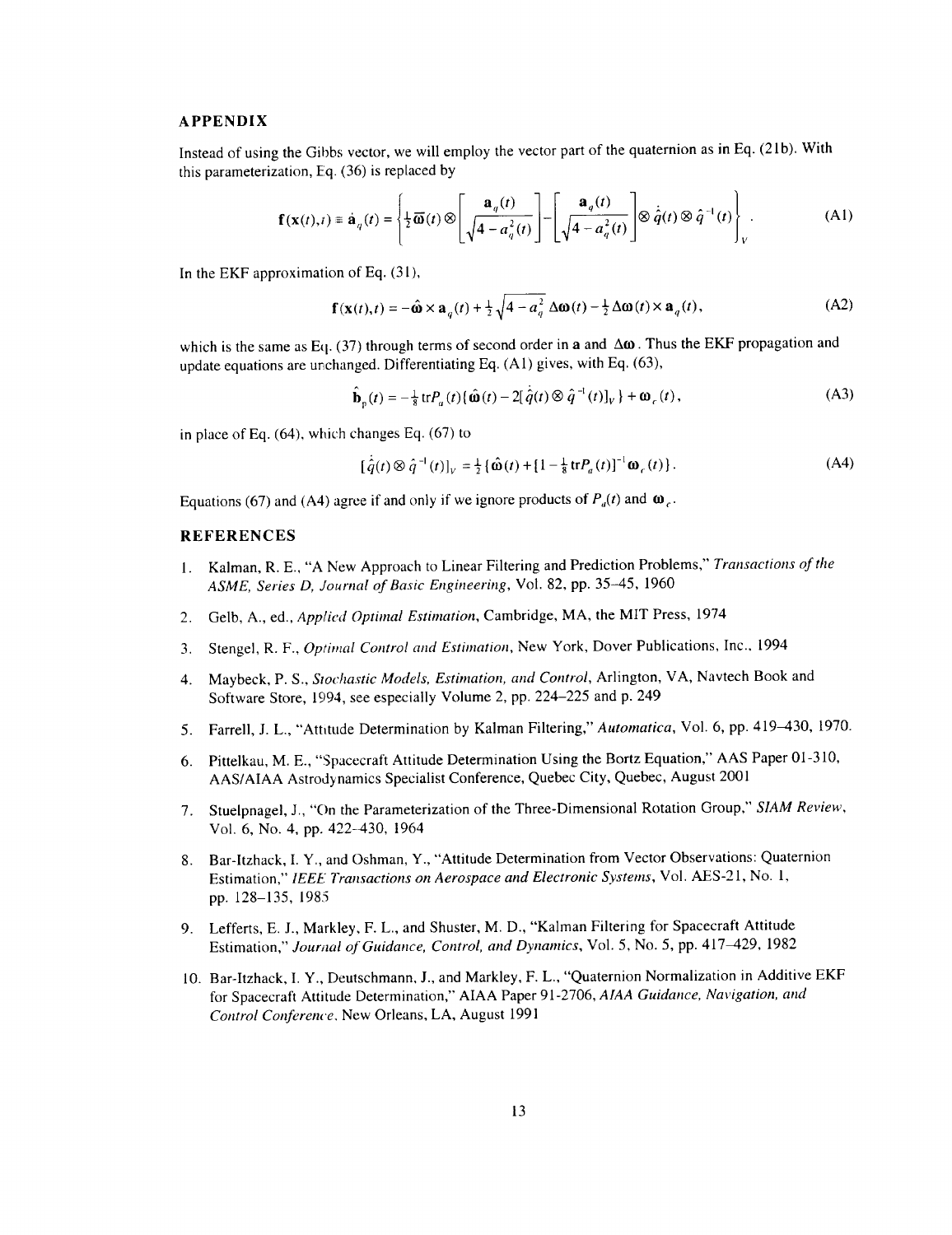- 11. Deutschmann, J., Markley, F. L., and Bar-Itzhack, I., "Quaternion Normalization in Spacecraft Attitude Determination," *Flight Mechanics/Estimation Theory Symposium,* NASA Conference Publication 3186, Goddard Space Flight Center, Greenbelt, MD, May 1992
- 12. Shuster, M. D., "The Quaternion in the Kalman Filter," Astrodynamics 1993, Advances in the *Astronautical Sciences,* Vol. 85, pp. 25-37, 1993
- 13. Toda, N. F., Heiss, J. L., and Schlee, F. H., "SPARS: the System, Algorithm, and Test Results," *Proceedings of the Symposium on Spacecraft Attitude Determination,* Aerospace Corp. Report TR-0066 (5306)-12, Vol. 1, pp. 361-370, Sept.-Oct. 1969
- 14. Murrell, J. W., "Piecision Attitude Determination for Multimission Spacecraft," AIAA Paper 78-1248, *AIAA Guidance and Control Conference*, Palo Alto, CA, August 1978
- 15. Hamermesh, M., *Group Theory and its Application to Physical Problems,* Reading, MA, Addison-Wesley, 1962, Section 9-2
- 16. Curtis, M. L., *Matrix Groups*, 2<sup>nd</sup> ed., New York, NY, Springer-Verlag, 1984, Chapter 5
- 17. Vathsal, S., "Spacecraft Attitude Determination Using a Second-Order Nonlinear Filter," *Journal of Guidance, Control and Dynamics,* Vol. 10, No. 6, pp. 559-566, 1987
- 18. Wertz, J. R., ed., *Spacecraft Attitude Determination* and *Control,* Dordrecht, Holland, D. Reidel, 1978
- 19. Shuster, M. D., "A Survey of Attitude Representations," *Journal of the Astronautical Sciences,* Vol. 41, No. 4, pp. 439-517, 1993
- 20. Euler, L., "Formulae Generales pro Trandlatione Quacunque Corporum Rigidorum," *Novi Comment. Petrop.,* Vol. 20, pp. 189-207, 1775
- 21. Euler, L., "Problema Algebraicum Ob Affectiones Prorsus Singulares Memorabile," *Novi Comment. Petrop.*, Vol. 15, Section 33, p. 101, 1770
- 22. Gauss, C. F., *Werke*, Vol. VIII, pp. 357-362, Göttingen, Königliche Gesellschaft der Wisssenscaften, 1900
- 23. Rodrigues, O., "Des lois géométriques qui régissent les déplacements d'un système solide dans l'espace, et de la variation des coordonnées provenant de ces déplacements considérés indépendamment des causes qui peuvent les produire," *Journal de Mathématiques*, Vol. 5, pp. 380-440, 1840
- 24. Hamilton, W. R., "On Quaternions; or a New System of Imaginaries in Algebra," *Philosophical Magazine*, 3<sup>rd</sup> Series, Vol. 25, pp. 489-495, 1844
- 25. Altmann, S. L., "Hamilton, Rodrigues, and the Quaternion Scandal," *Mathematics Magazine*, Vol. 62, No. 5, pp. 291-308, 1989
- 26. Gibbs, J. W., and Wilson, E. B., *Vector Analysis,* New York, NY, Scribner, 1901
- 27. Wiener, T. F., "Theoretical Analysis of Gimballess Inertial Reference Equipment Using Delta-Modulated Instruments," D. Sc. Dissertation, Massachusetts Institute of Technology, March 1962
- 28. Marandi, S. R., and Modi, V. J., "A Preferred Coordinate System and the Associated Orientation Representation in Attitude Dynamics," *Acta Astronautica,* Vol. 15, No. 11, pp. 833-843, 1987
- 29. Gray, C. W., "Star Tracker/IRU Attitude Determination Filter," *Guidance and Control 2001, Advances in the Astronautical Sciences,* Vol. 105, Paper AAS 01-039